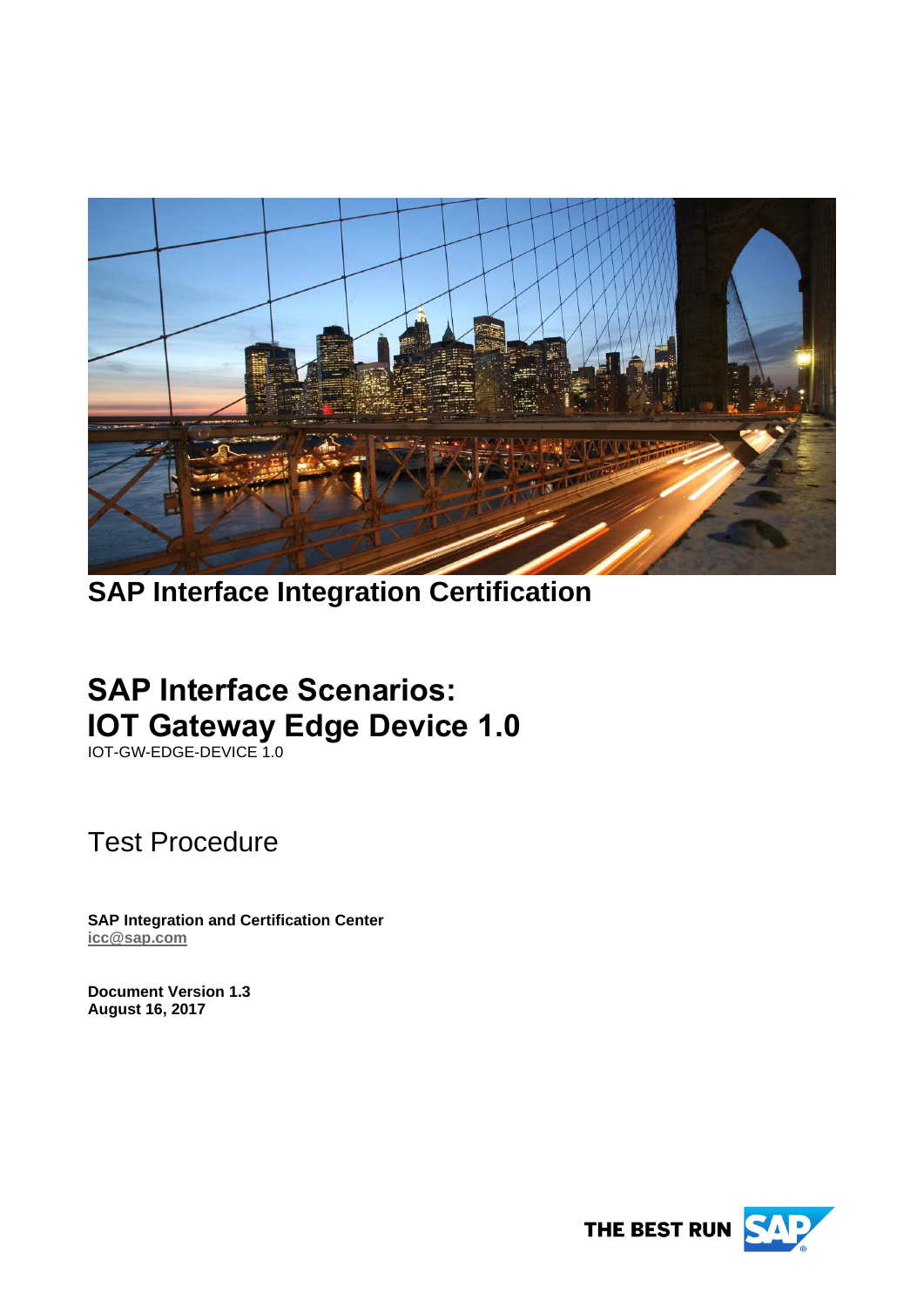# **Document Details**

| <b>Name</b>                                                     | <b>Objective</b>                       | Audience            | <b>Description</b>                                                                                                       |
|-----------------------------------------------------------------|----------------------------------------|---------------------|--------------------------------------------------------------------------------------------------------------------------|
| <b>IOT Gateway Edge Device</b><br>1.0<br>IOT-GW-EDGE-DEVICE 1.0 | <b>SAP</b><br>Interface<br>Integration | <b>SAP Partners</b> | Specification for a Hardware Interface to<br>SAP Cloud Platform Internet of Things<br><b>Gateway Edge Certification.</b> |
| <b>Certification Procedure</b>                                  |                                        |                     |                                                                                                                          |

For any info on this document please contact:

| <b>Name</b>                                            | <b>Email ID</b> |
|--------------------------------------------------------|-----------------|
| .<br>SAP<br>Certification<br>Center<br>Integration and | ICC@sap.com     |

#### **Change Log**

| <b>Version</b> | Date              | <b>Author</b>          | <b>Description</b>                          |
|----------------|-------------------|------------------------|---------------------------------------------|
| 1.0            | June 20, 2017     | Hemachandran,<br>Sujit | Initial document                            |
| 1.1            | August 16, 2017   | Dan Tauro              | Added Section 3.2 Security Questions.       |
| 1.2            | October 26, 2017  | Dan Tauro              | Minor adjustments                           |
| 1.3            | November 21, 2017 | Dan Tauro              | Modified procedure for New Software Release |
| 1.3a           | December 5, 2017  | Dan Tauro              | Minor adjustments                           |
| 1.4            | March 1, 2018     | Dan Tauro              | Graphics updated                            |

#### **Document Release**

| <b>Version</b> | <b>Date</b>   | <b>Approved By</b>            | <b>Description</b>                       |
|----------------|---------------|-------------------------------|------------------------------------------|
| 1.00           | June 20, 2017 | <b>IOT Certification core</b> | To be used for certification process and |
|                |               | team                          | amendment for certification agreements   |

#### **www.sap.com/contactsap**

© 2017 SAP SE or an SAP affiliate company. All rights reserved.<br>No part of this publication may be reproduced or transmitted in any form or for any purpose without the express permission of SAP SE or an SAP affiliate compa

The information contained herein may be changed without prior notice. Some software products marketed by SAP SE and its distributors contain proprietary software components of other software vendors.<br>National product speci

These materials are provided by SAP SE or an SAP affiliate company for informational purposes only, without representation or warranty of any kind, and SAP or its affiliated companies shall not be liable<br>for errors or omis

In particular, SAP SE or its affiliated companies have no obligation to pursue any course of business outlined in this document or any related presentation, or to develop or release any functionality are<br>all subject to cha cautioned not to place undue reliance on these forward-looking statements, and they should not be relied upon in making purchasing decisions.

SAP and other SAP products and services mentioned herein as well as their respective logos are trademarks or registered trademarks of SAP SE (or an SAP affiliate company) in Germany and other<br>countries. All other product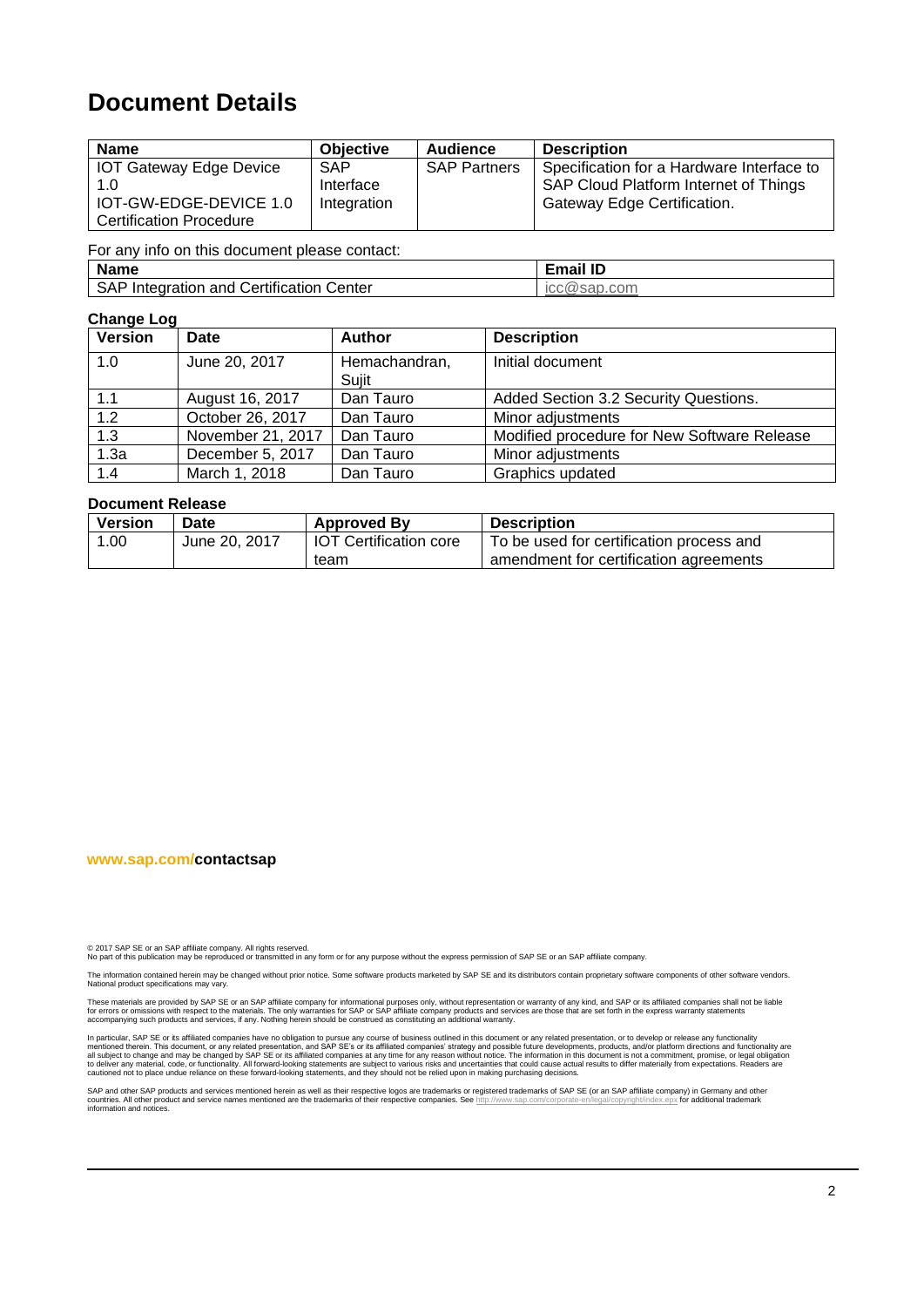#### **IOT GATEWAY EDGE CERTIFICATION PROCEDURE: INTRODUCTION**

The Internet of Things service connects devices to the SAP Cloud Platform to provide scalable ingestion of IoT data and device management. The respective services provide a secure connection to remote devices using a broad variety of IoT protocols and manage the device lifecycle from onboarding to decommissioning.

The Internet of Things service collects and processes sensor data at scale already at the edge or in the cloud and stores it on the SAP Cloud Platform for use by other applications. Moreover, the Internet of Things service provides a multi-tenant architecture allowing role-based access to device data through easy-to-use APIs.

The Internet of Things Gateway provides adapters for network convergence and syntactic protocol normalization. The Internet of Things Gateway acts as a virtual gateway that brings devices and assets online, managing the connectivity with devices according to the specific communication protocol that the devices implement. The Internet of Things Gateway component is responsible for collecting data from a sensor and sending commands to the network on behalf of other Internet of Things Core Service modules.

### **SAP Cloud Platform Internet of Things Architecture Overview**

Not SAP Cloud Platform IoT scope



Partner will supply the hardware for IoT Gateway Edge. The version of Gateway tested must be the latest released version. Please note the "Validity of Certification section. The Gateway can either be downloaded from the Service Market Place or can be supplied by the certification team. To download from Service Market Place, use this link. [search for IOT SERVICES EDGE](https://launchpad.support.sap.com/#/softwarecenter/search/IOT%2520SERVICES%2520EDGE)

The "Device" is simulated via Paho MQTT Simulator by Eclipse. The IOT Core services and IOT Service cockpit etc. are part of the SAP Cloud Platform and are therefore supplied by SAP.

This certification comprises of the following processes. The Device sends sensor data to the IoT Gateway Edge. The Gateway Edge device formats and forwards the data to the SAP Cloud Platform. The IoT Admin person can view the sensor data. The data is now ready for other applications to consume the data.

This document presents a certification plan for the IOT Gateway Edge. Certification allows manufacturers of Edge Devices to demonstrate successful implementation of the IOT Gateway Edge software on their hardware devices. This certification may not be taken to imply any valuation of an IOT Edge Hardware platform. Rather, the certification guarantees only that the tested functionality is correctly executed. Further,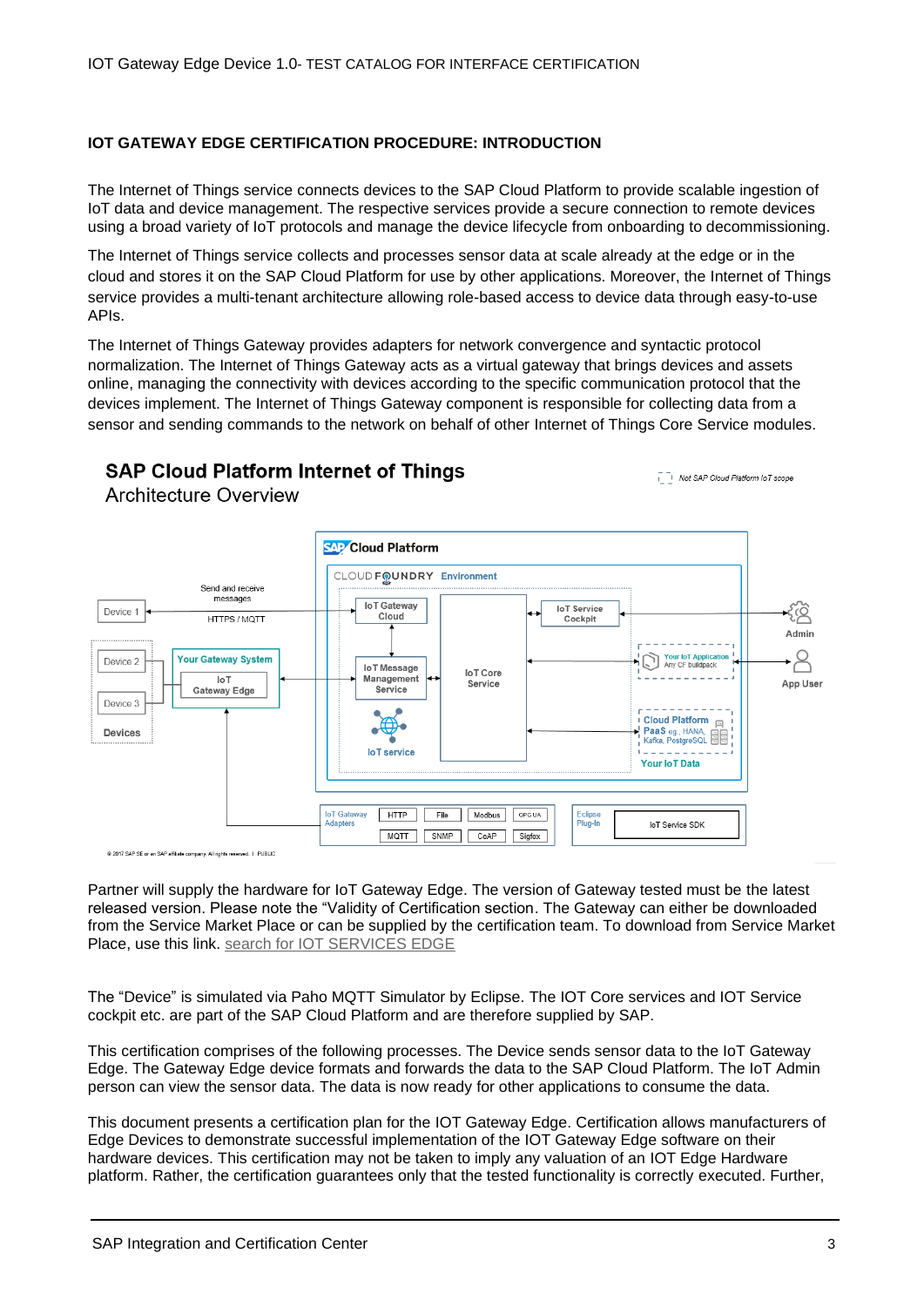no implication is made as to the performance of the Gateway device, its suitability for uses other than utilization of the tested functionality, or its quality and utility relative to other hardware platforms.

This certification does not test any custom developed software including drivers and external IO.

**Prerequisites:**  Oracle Java Version 8 JRE for windows JVM for Linux TCP/IP wired or Wi-Fi. Gateway Edge latest GA release Gateway Edge Device must be reachable from an external network SAP NOTE with Hardware Minimums [SAP NOTE 0002387440](https://launchpad.support.sap.com/#/notes/2387440) INFOZIP is required on Linux Environments.

#### **Validity of Certification**

Validity of Certification

Certification is release dependent and valid for the following combination: the specific version of IoT Gateway Edge listed on the certificate, in connection with a specific device model and the operating system originally tested against.

Certification is valid for two years, if all elements of the above combination remain under general maintenance: IoT Gateway Edge version from SAP, device model from partner, and OS version.

If the SAP IoT Gateway Edge version that partner certified against goes out of maintenance during the initial two year validity period of the certification, SAP will offer to partner a free of charge re-certification against the newer version of IoT Gateway Edge. Please refer to [SAP NOTE 0002387440](https://launchpad.support.sap.com/#/notes/2387440) for details.

#### **Further Information:**

You can find the official documentation on the SAP HELP PORTAL. [HELP.SAP.COM-SAP CLOUD](https://help.sap.com/viewer/product/SAP_CP_IOT_4.0/Cloud/en-US)  [PLATFORM INTERNET OF THINGS.](https://help.sap.com/viewer/product/SAP_CP_IOT_4.0/Cloud/en-US) Installation and of course test procedure for the Gateway is available as part of this document.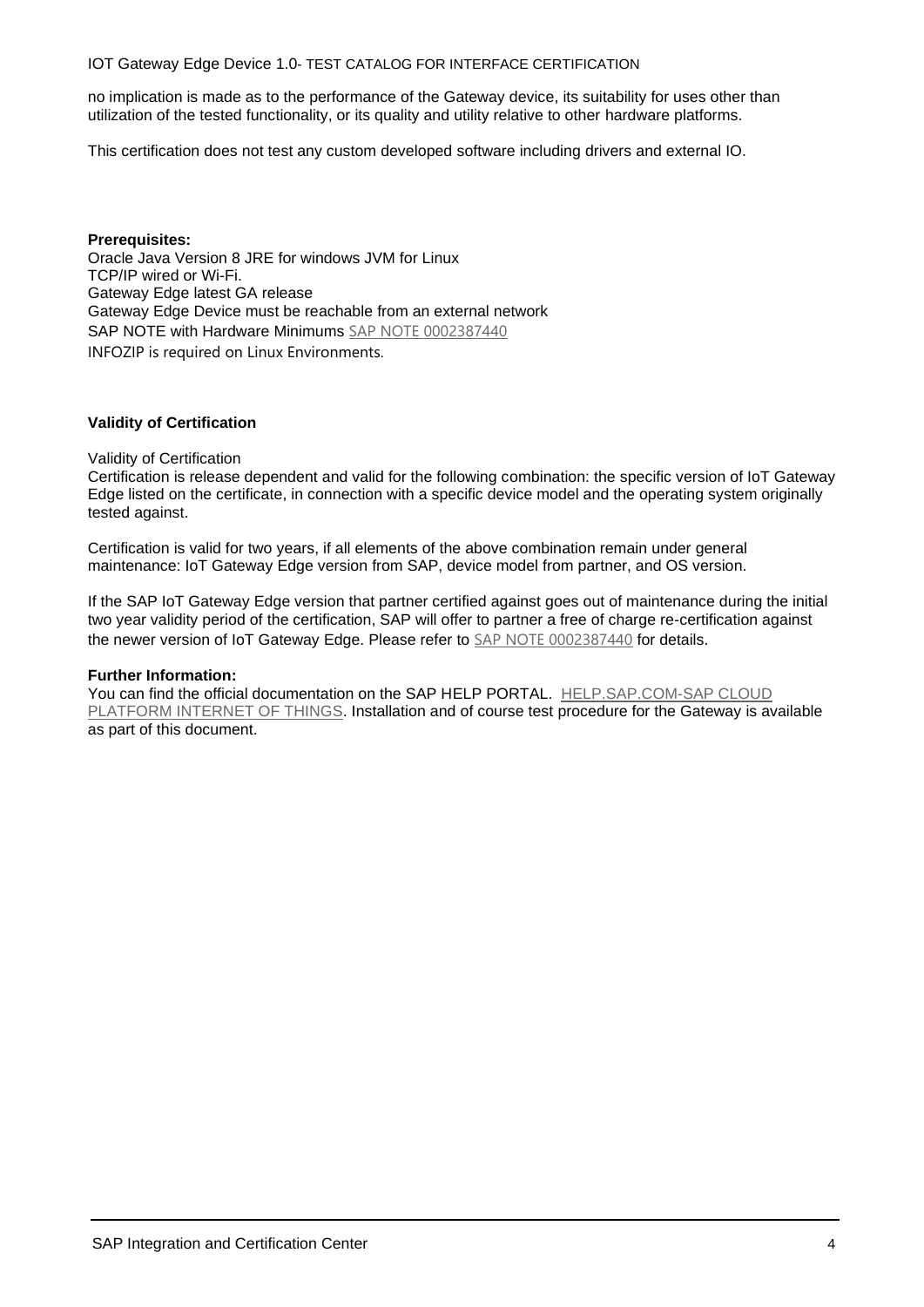# **1 SETUP OF IOT GATEWAY EDGE FOR MQTT PROTOCOL**

| Prerequisites     | You need an instance of the SAP Cloud Platform Internet of Things Service.<br>You need the host name (referred to as <host_name> in the following) which you can use<br/>to access the system.<br/>Java must be installed to launch Paho client and IOT Gateway Edge.<br/>JAVA_HOME operating system variable set home of directory of JRE/JVM</host_name> |
|-------------------|------------------------------------------------------------------------------------------------------------------------------------------------------------------------------------------------------------------------------------------------------------------------------------------------------------------------------------------------------------|
| <b>Notes</b>      | Basic authentication credentials must be used as follows:<br>$name = \\simeq, for example max$<br>$password = password$                                                                                                                                                                                                                                    |
| <b>URL Scheme</b> | Internet of Things Service Cockpit: https://trial.canary.cp.iot.sap/iot/cockpit/<br>Internet of Things API<br>Service: https://trial.canary.cp.iot.sap/iot/core/api/v1/doc/                                                                                                                                                                                |
| References        | User Guide for the Internet of Things Service Cockpit on the <b>SAP Help Portal</b> (Logon<br>required).<br>Glossary                                                                                                                                                                                                                                       |
| Tool<br>Downloads | Paho Client (Linux/ Windows/ macOS)<br>OpenSSL (Windows) →                                                                                                                                                                                                                                                                                                 |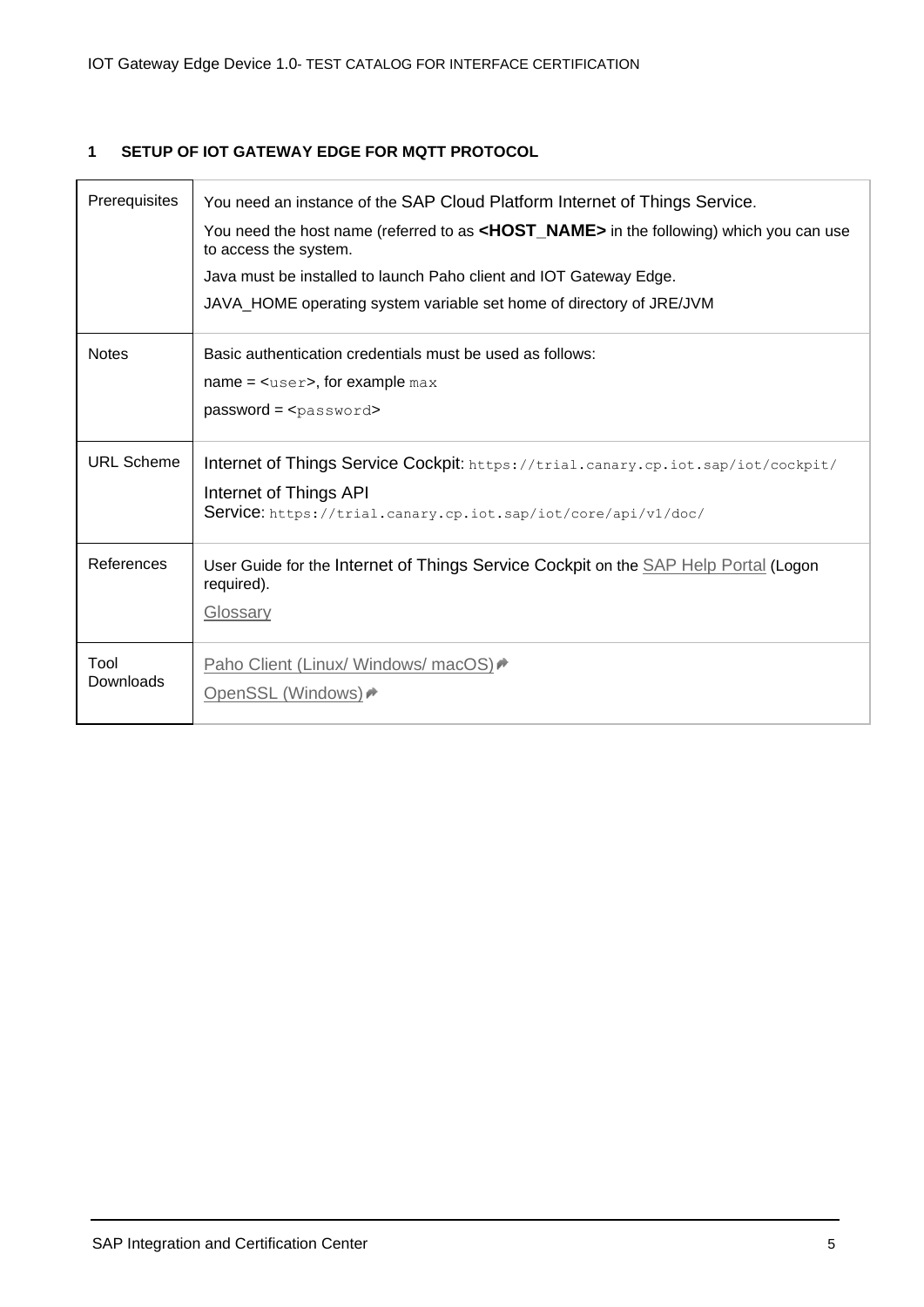| Step | Description                                                                                                                                                                                                                           | <b>Additional Data</b>                                                                                                                   |
|------|---------------------------------------------------------------------------------------------------------------------------------------------------------------------------------------------------------------------------------------|------------------------------------------------------------------------------------------------------------------------------------------|
|      | Setting Up the Internet of Things Gateway Edge                                                                                                                                                                                        |                                                                                                                                          |
| 1.   | <b>Open the terminal</b><br>(macOS) or<br>command line tool<br><b>CMD</b> (Windows)<br>and change the<br>directory to the<br>path of the<br>extracted ZIP<br>file Internet of<br><b>Things</b><br>Gateway Edge.                       | The directory must contain the following<br>files: build.bat or build.sh (executable).                                                   |
| 2.   | Launch build.bat (<br><b>Windows)</b><br>or build.sh (macOS<br>) in the extracted<br>folder.<br><b>Note</b><br>To<br>launch build.bat on<br><b>Windows an</b><br>installation of Java<br><b>Development Kit</b><br>(JDK) is required. | For Windows:<br>build.bat MQTT<br>For Mac:<br>./build.sh MQTT<br>A new file config_gateway_mqtt.xml is created in<br>the /config folder. |
| 3.   | Open<br>the config_gateway<br>_mqtt.xml with a<br>text editor.                                                                                                                                                                        |                                                                                                                                          |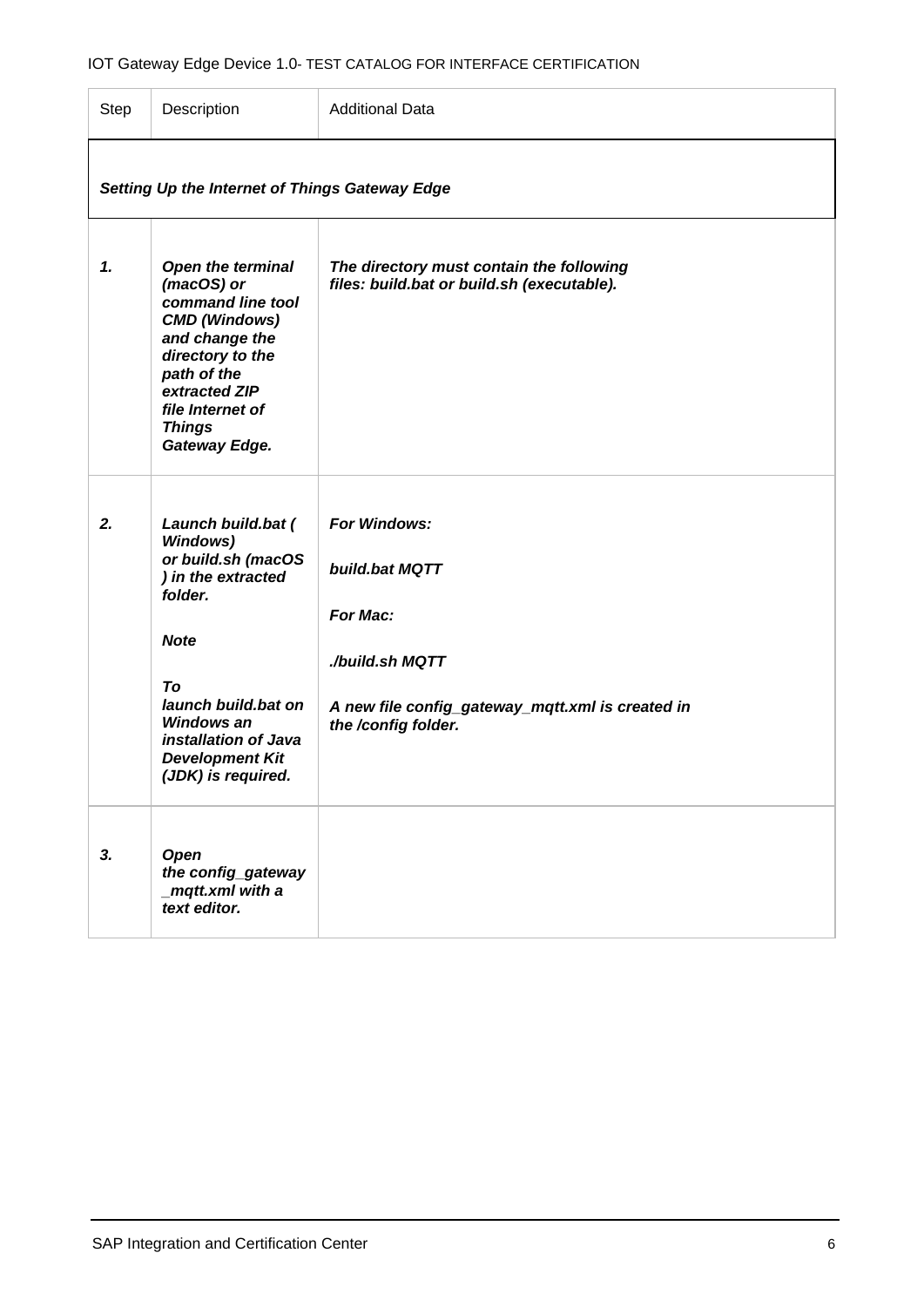| Step | Description                                                                                                                                                                                                                          | <b>Additional Data</b>                                                                                                                                                                                                                                                                                                                             |
|------|--------------------------------------------------------------------------------------------------------------------------------------------------------------------------------------------------------------------------------------|----------------------------------------------------------------------------------------------------------------------------------------------------------------------------------------------------------------------------------------------------------------------------------------------------------------------------------------------------|
| 4.   | <b>Enter</b><br>the <host_name><br/>for<br/>the connectionStri<br/>ng and for the two<br/>address elements<br/>in<br/>the coreBundles by<br/>replacing 127.0.0.1<br/>In this case use<br/>"trial.canary.cp.iot.<br/>sap"</host_name> | <b>Sample Code</b><br><cnf:connectionstring>failover:(nio+ssl://sample.cp.iot.sap:61616<br/>?daemon=true&amp;soTimeout=60000)</cnf:connectionstring><br><cnf:cxf lan="true"><br/><cnf:address dev="core">sample.cp.iot.sap</cnf:address><br/><cnf:cxf lan="false"><br/><cnf:address dev="core">sample.cp.iot.sap</cnf:address></cnf:cxf></cnf:cxf> |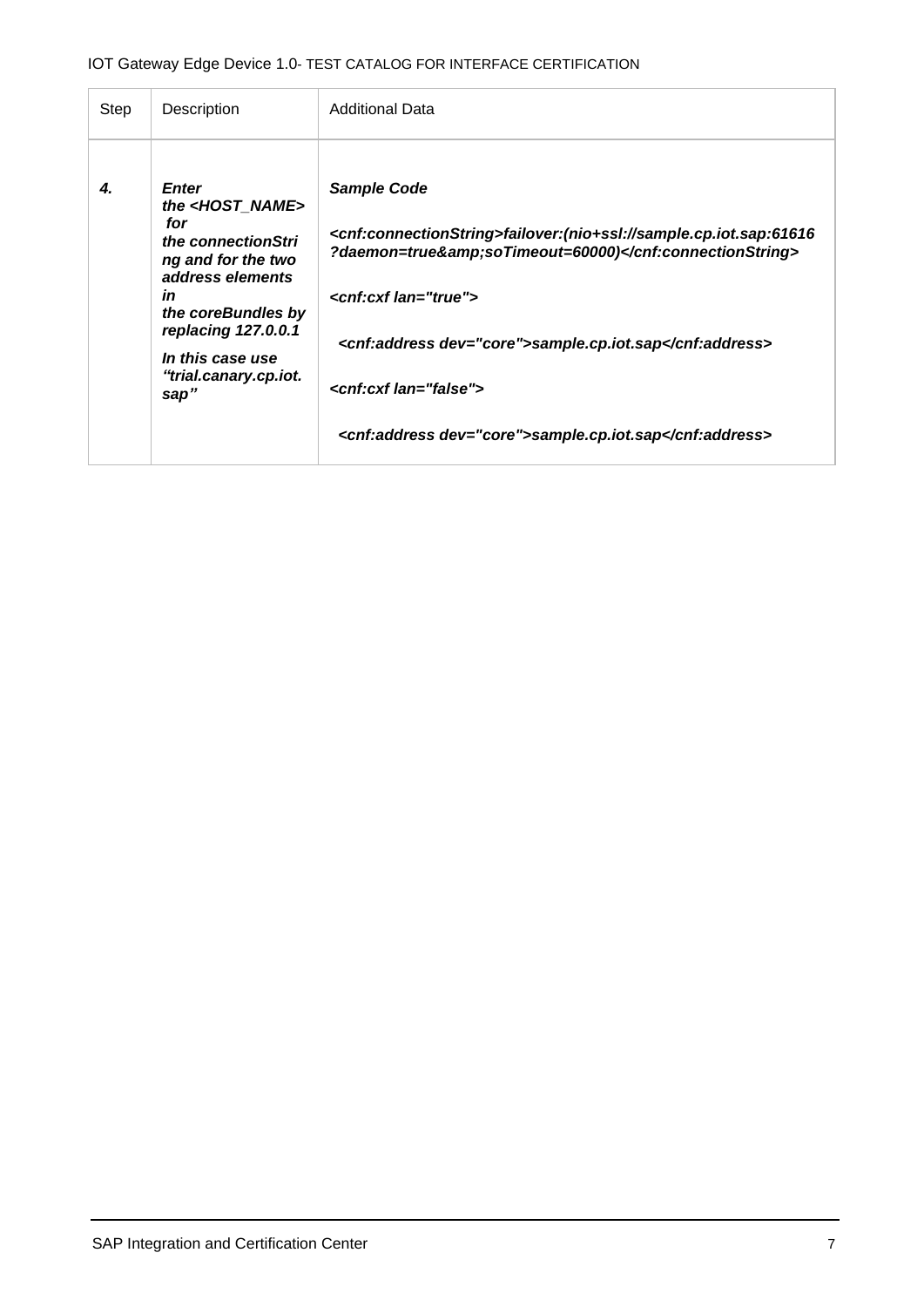| Step | Description                                                                                                                                                                                                                                                                                                                                                                                                                                                                                                                                                                                                                                                                                                                                             | <b>Additional Data</b>                                                                                                                                                                                                                                                                                                       |
|------|---------------------------------------------------------------------------------------------------------------------------------------------------------------------------------------------------------------------------------------------------------------------------------------------------------------------------------------------------------------------------------------------------------------------------------------------------------------------------------------------------------------------------------------------------------------------------------------------------------------------------------------------------------------------------------------------------------------------------------------------------------|------------------------------------------------------------------------------------------------------------------------------------------------------------------------------------------------------------------------------------------------------------------------------------------------------------------------------|
| 5.   | <b>Set</b><br>the uri parameter in<br>the <cnf:transportc<br>onnector&gt; tag to<br/>the IP of the<br/>system where<br/>the Internet of<br/><b>Things</b><br/>Gateway Edge is<br/>running.<br/><b>Note</b><br/>The server binds<br/>only to<br/>the uri given<br/>in<cnf:transportco<br>nnector&gt;tag.<br/>Specify one of your<br/>local IP addresses<br/>here. The address<br/>you bind the server<br/>to and the address<br/>you access the<br/>server can be<br/>different,<br/>depending on your<br/>network topology,<br/>for example,<br/>reverse proxies.<br/><b>Note</b><br/>The default port for<br/>the MQTT API<br/>is 61618 (if<br/>necessary change<br/>it by setting the<br/>value in the uri).</cnf:transportco<br></cnf:transportc<br> | <b>Sample Code</b><br><cnf:transportconnector <br="" name="mqtt">uri="mqtt://192.168.1.1:61618?transport.soTimeout=60000"/&gt;<br/><b>Note</b><br/>In case the Internet of Things Gateway Edge is running<br/>on localhost, leave it at 127.0.0.1 . For Linux systems set this to<br/>the local IP.</cnf:transportconnector> |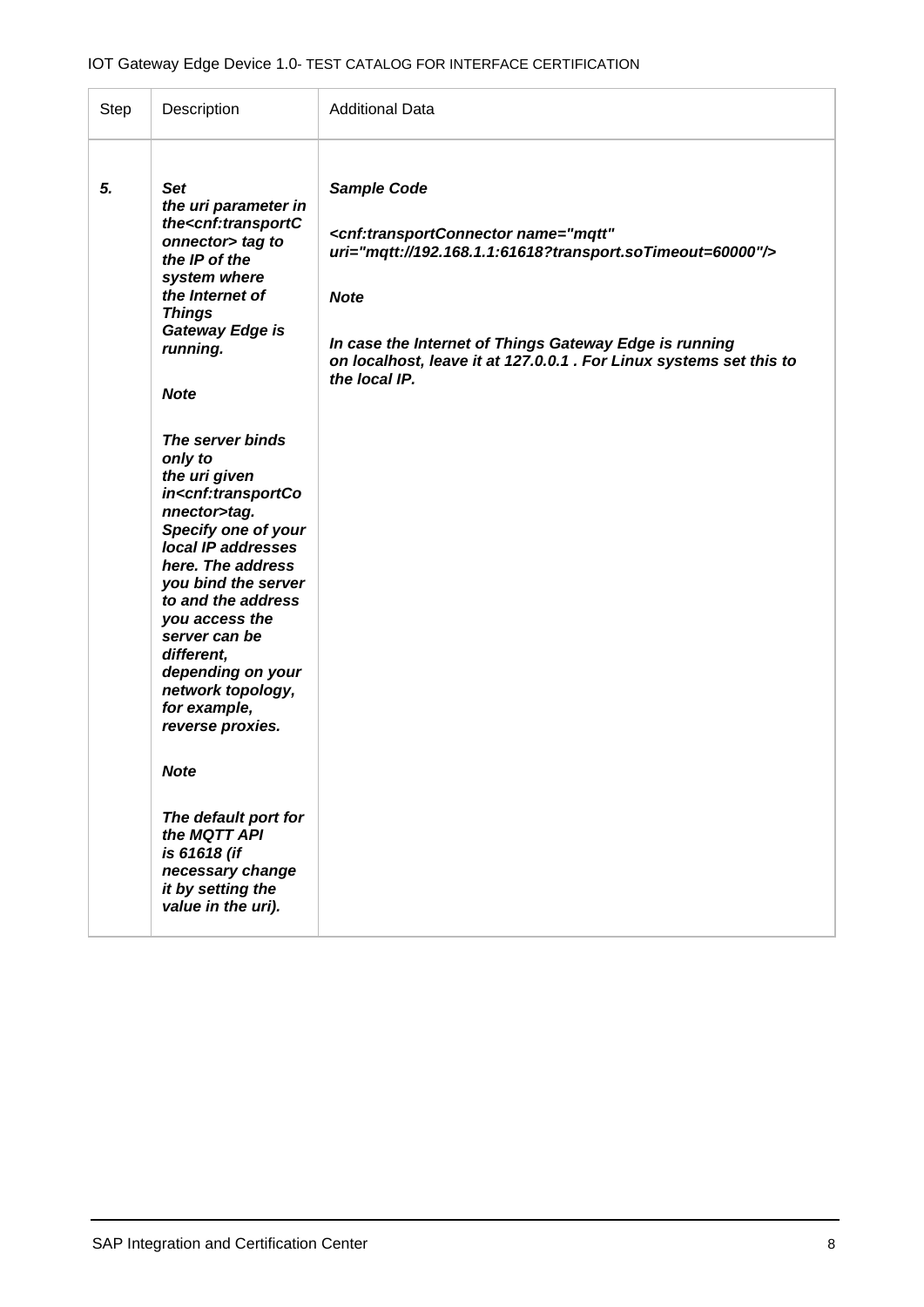|    | Description                                                                                                 | <b>Additional Data</b>                                                                                                                                                                                                                                                                                                                                                                                                     |
|----|-------------------------------------------------------------------------------------------------------------|----------------------------------------------------------------------------------------------------------------------------------------------------------------------------------------------------------------------------------------------------------------------------------------------------------------------------------------------------------------------------------------------------------------------------|
| 6. | <b>Optional:</b><br>Add<br>attribute gatewayAI<br>ternateld to<br>the <cnf:gateway> t<br/>ag.</cnf:gateway> | <b>Sample Code</b><br><cnf:gateway gatewayalternateid="1122334455667788"><br/><b>Note</b><br/>In case of problems on gateway startup due to gateway alternate<br/>Ids being used multiple times in the Internet of Things Service<br/>Cockpit, the ateway Alternateld of the network to be created can be<br/>changed by adding this attribute. Set the attributes value to a valid<br/>alphanumeric string.</cnf:gateway> |
| 7. | Save your changes<br>to the file.                                                                           |                                                                                                                                                                                                                                                                                                                                                                                                                            |
|    |                                                                                                             |                                                                                                                                                                                                                                                                                                                                                                                                                            |
|    | <b>Downloading Certificate</b>                                                                              |                                                                                                                                                                                                                                                                                                                                                                                                                            |
| 1. | Log on to<br>the Internet of<br><b>Things Service</b><br><b>Cockpit with your</b><br>user credentials.      |                                                                                                                                                                                                                                                                                                                                                                                                                            |
| 2. | Choose □ (Show/hi<br>de information<br>about the current<br>user) in the upper<br>right corner.             | The system displays the Name, Tenant, Role and<br>a Certificate Download of your user.                                                                                                                                                                                                                                                                                                                                     |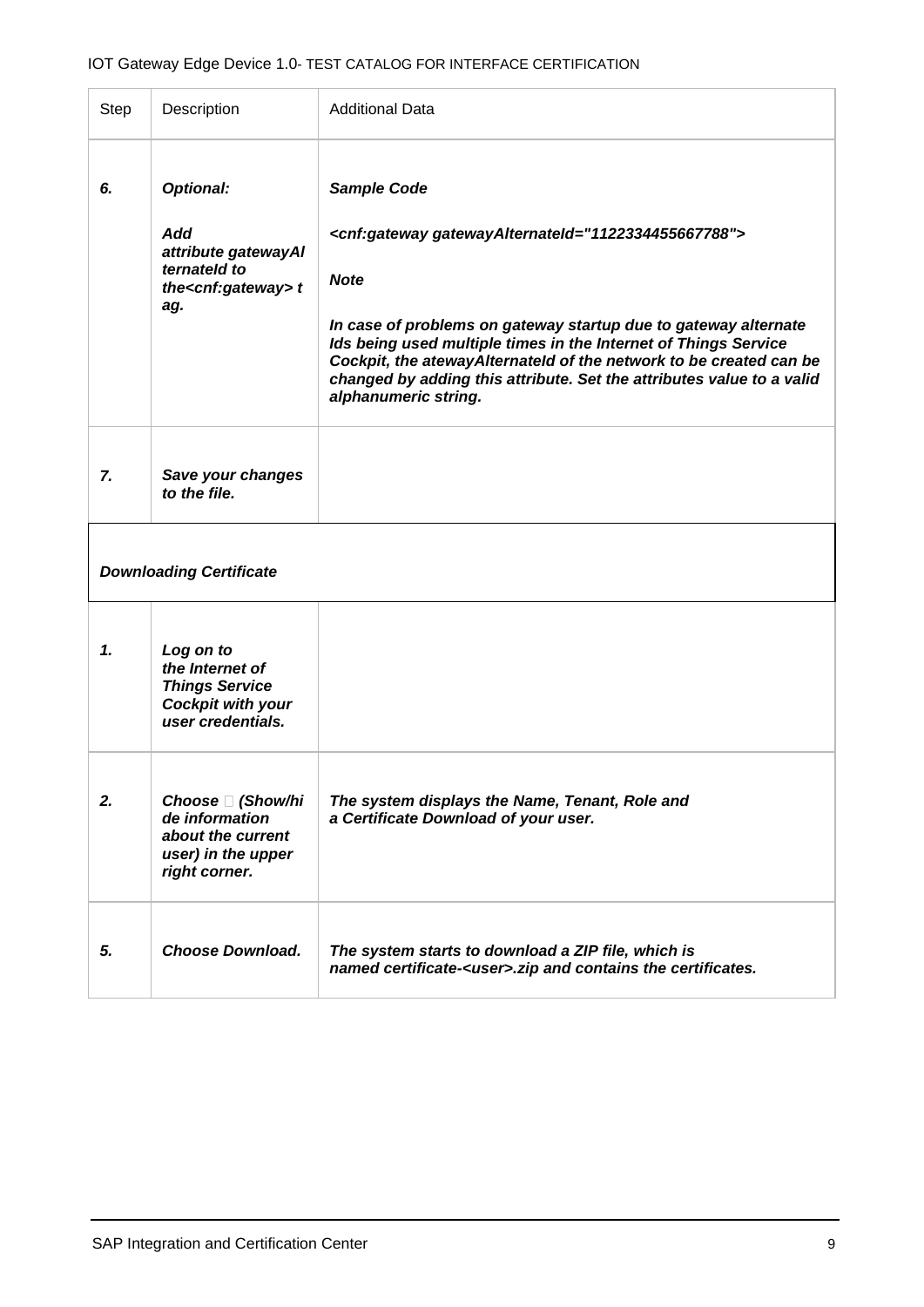| Step | Description                                                                                                                                                                                                     | <b>Additional Data</b>                                                                                               |
|------|-----------------------------------------------------------------------------------------------------------------------------------------------------------------------------------------------------------------|----------------------------------------------------------------------------------------------------------------------|
| 6.   | <b>Extract</b><br>the certificate-<br><user>.zip file<br/>inside a folder<br/>certificates of<br/>the configfolder of<br/>the<br/>extracted Internet<br/>of Things<br/>Gateway Edge.</user>                     | Create the "config/certificates" directory if it does not exist.                                                     |
| 7.   | Open<br>the pswd.propertie<br>s file in the<br>certificates folder<br>with a text editor.                                                                                                                       |                                                                                                                      |
| 8.   | <b>Enter your user</b><br>password as<br>password.                                                                                                                                                              | $password = password$<br>A password will be provided during certification                                            |
| 9.   | Save your changes<br>to the file.                                                                                                                                                                               |                                                                                                                      |
|      | <b>Starting the Internet of Things Gateway Edge</b>                                                                                                                                                             |                                                                                                                      |
| 1.   | <b>Open the terminal</b><br>(macOS) or<br>command line tool<br><b>CMD (Windows)</b><br>and change the<br>directory to the<br>path of the<br>extracted ZIP<br>file Internet of<br><b>Things</b><br>Gateway Edge. | The directory must contain the following<br>files: gateway.bat (Windows) or gateway.sh (macOS/Linux)<br>(executable) |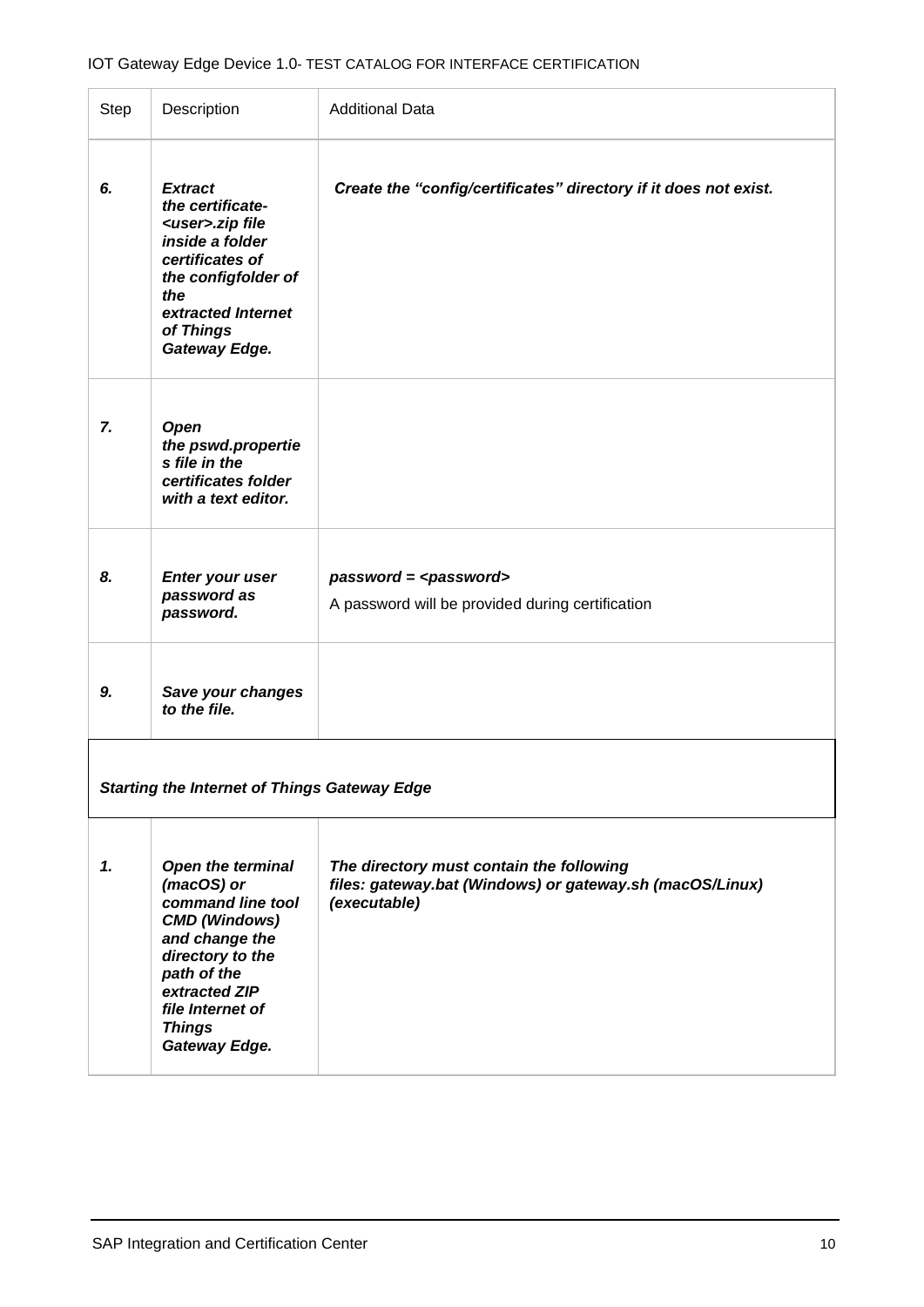| Step | Description                                                                                                      | <b>Additional Data</b>                                                                                                                                                                                                                                                                                                                                          |
|------|------------------------------------------------------------------------------------------------------------------|-----------------------------------------------------------------------------------------------------------------------------------------------------------------------------------------------------------------------------------------------------------------------------------------------------------------------------------------------------------------|
| 2.   | Launch gateway.ba<br>t (Windows)<br>or gateway.sh (mac<br>OS) located in the<br>root of the<br>extracted folder. | <b>For Windows:</b><br>gateway.bat<br><b>For Mac/Linux:</b><br>./gateway.sh<br><b>Note</b><br>You must be connected to public Internet. Most corporate<br>networks do not work due to port and protocol restrictions.<br>If the Internet of Things Gateway Edge is started successfully, you<br>see the following message Initialization successfully finished. |

### **2 SEND MQTT DATA VIA PAHO CLIENT**

In this step, we will send the data from Device Simulator that supports MQTT protocol. We have already onboarded this simulator device during previous steps. Once we send the data, it would be received by Internet of Things Gateway Edge, which will send the data to IOT Core Services and data would be visible in the IoT services cockpit and vis APIs.

| 1. | Open the Paho client.                                                                                                                                                                                                                                                                        |                                                                                |
|----|----------------------------------------------------------------------------------------------------------------------------------------------------------------------------------------------------------------------------------------------------------------------------------------------|--------------------------------------------------------------------------------|
| 2. | Choose $\Box$ in the <b>Connections</b> tab to<br>create a new connection.                                                                                                                                                                                                                   | The system opens a new tab with the<br>connection details.                     |
| 3. | Choose the <b>MQTT</b> tab of the<br>connection (default).                                                                                                                                                                                                                                   |                                                                                |
| 4. | Add the <b>Server URI</b> which contains<br>the IP by which the server, where<br>the Internet of Things Gateway Edge<br>is running, can be accessed from<br>outside the network.<br><b>Note</b><br>In case the Internet of Things<br>Gateway Edge is running<br>on localhost, use 127.0.0.1. | Add the <b>Server URI</b> as<br>follows:tcp:// <ip_gw_edge>:61618</ip_gw_edge> |
| 5. | Choose Connect.                                                                                                                                                                                                                                                                              | The status should be <b>Connected</b> .                                        |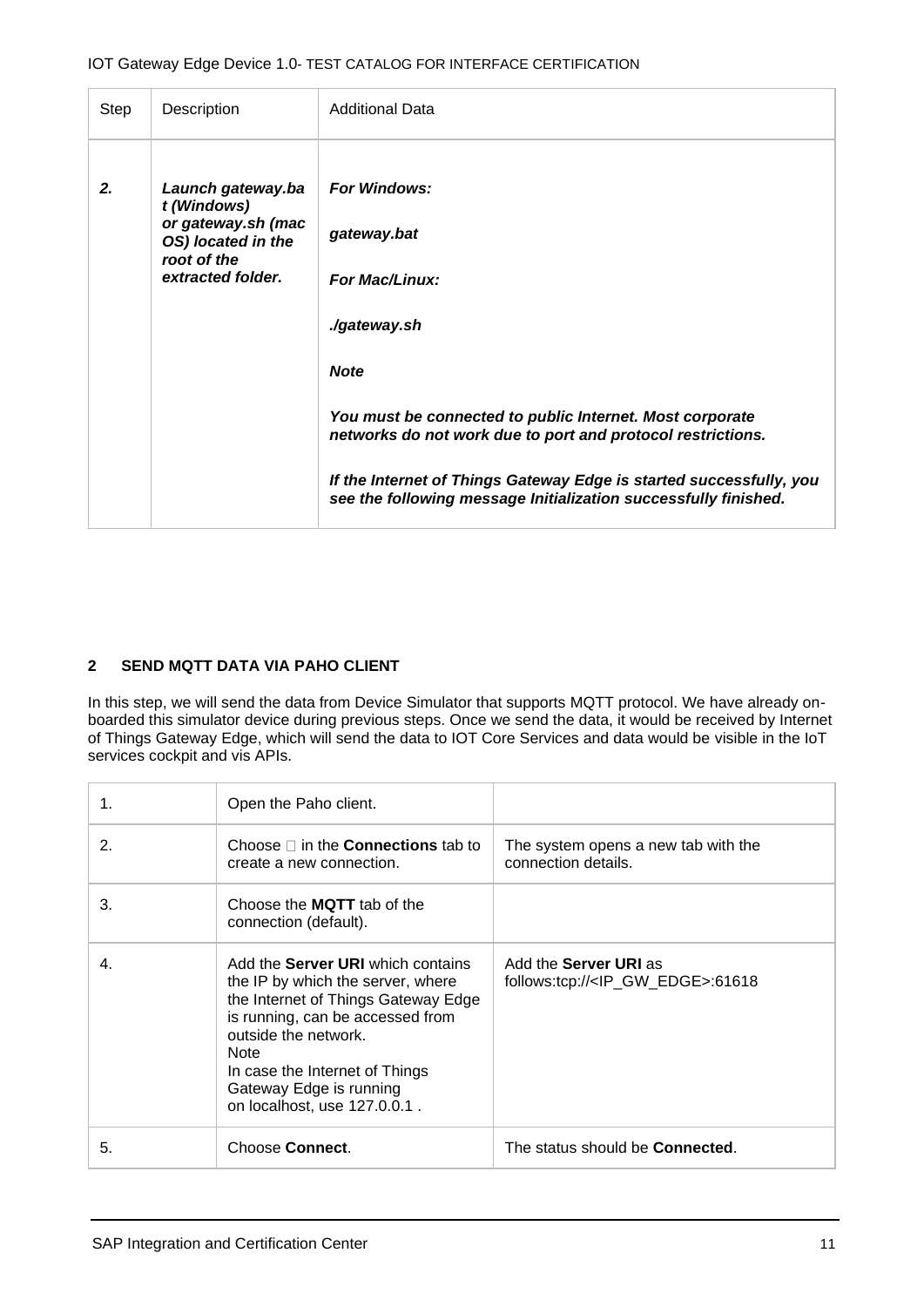| 6. | Enter the Topic in<br>the <b>Publication</b> section.<br>For the purposes of certification use:<br>measures/ICCMQTTDevice                                                                   | Topic: measures/ <device_alternate_id><br/>Enter the <device alternate="" id=""> as a<br/>string. For example: measures/44556677<br/><b>Note</b><br/>The Alternate ID string can be composed of<br/>any printable ASCII characters, with the<br/>following exceptions: <math>+, \le, &gt;, #, *, \dots, \setminus, /, \&amp;\</math>and<br/>the blank space character.<br/>Including any of the above characters in the<br/>provided Alternate ID will prevent the device<br/>creation from completing successfully.<br/>A new device should be created automatically<br/>in the Internet of Things Service Cockpit with<br/>the same Alternate ID as inserted here. It<br/>should include a sensor with Alternate<br/>ID 1234567890 and<br/>a Temperature configuration.</device></device_alternate_id> |
|----|---------------------------------------------------------------------------------------------------------------------------------------------------------------------------------------------|----------------------------------------------------------------------------------------------------------------------------------------------------------------------------------------------------------------------------------------------------------------------------------------------------------------------------------------------------------------------------------------------------------------------------------------------------------------------------------------------------------------------------------------------------------------------------------------------------------------------------------------------------------------------------------------------------------------------------------------------------------------------------------------------------------|
| 7. | Enter the Message in<br>the <b>Publication</b> section.<br>For the purposes of certification use:<br>{ "capabilityAlternateId": "1",<br>"sensorAlternateId": "0", "measures":<br>[["NN.N"]] | Use This message: Sample message: {<br>"capabilityAlternateId": "1",<br>"sensorAlternateId": "0", "measures": [["45"]] }<br>In this JSON sample:<br>The Capability Alternate ID 1 is<br>related to a temperature capability of<br>a sensor with Alternate ID 0.<br>The measure can be adjusted to any<br>numeric temperature value.                                                                                                                                                                                                                                                                                                                                                                                                                                                                      |
| 8. | Choose Publish.                                                                                                                                                                             | A message is sent to the SAP Cloud Platform<br>Internet of Things Service using the Internet of<br>Things Gateway Edge (MQTT).                                                                                                                                                                                                                                                                                                                                                                                                                                                                                                                                                                                                                                                                           |
| 9. | Change the Temperature and send<br>again.                                                                                                                                                   |                                                                                                                                                                                                                                                                                                                                                                                                                                                                                                                                                                                                                                                                                                                                                                                                          |

# **3 CONSUME AND VIEW SENSOR DATA**

|    | Log on to the Internet of Things<br>Service Cockpit with your user<br>credentials. | You can access the Internet of Things Service<br>Cockpit at https://trial.canary.cp.iot.sap/iot/cockpit.<br>For more information, please refer to the Internet<br>of Things Service Cockpit documentation. |
|----|------------------------------------------------------------------------------------|------------------------------------------------------------------------------------------------------------------------------------------------------------------------------------------------------------|
| 2. | Choose Devices.                                                                    | All devices are listed.                                                                                                                                                                                    |
| 4. | Search and select the device.                                                      |                                                                                                                                                                                                            |
| 5. | In the device detail page, choose<br>the Data Visualization tab.                   |                                                                                                                                                                                                            |
| 6. | Select a <b>Sensor</b> from the<br>dropdown list.                                  | Select Sensor 0                                                                                                                                                                                            |